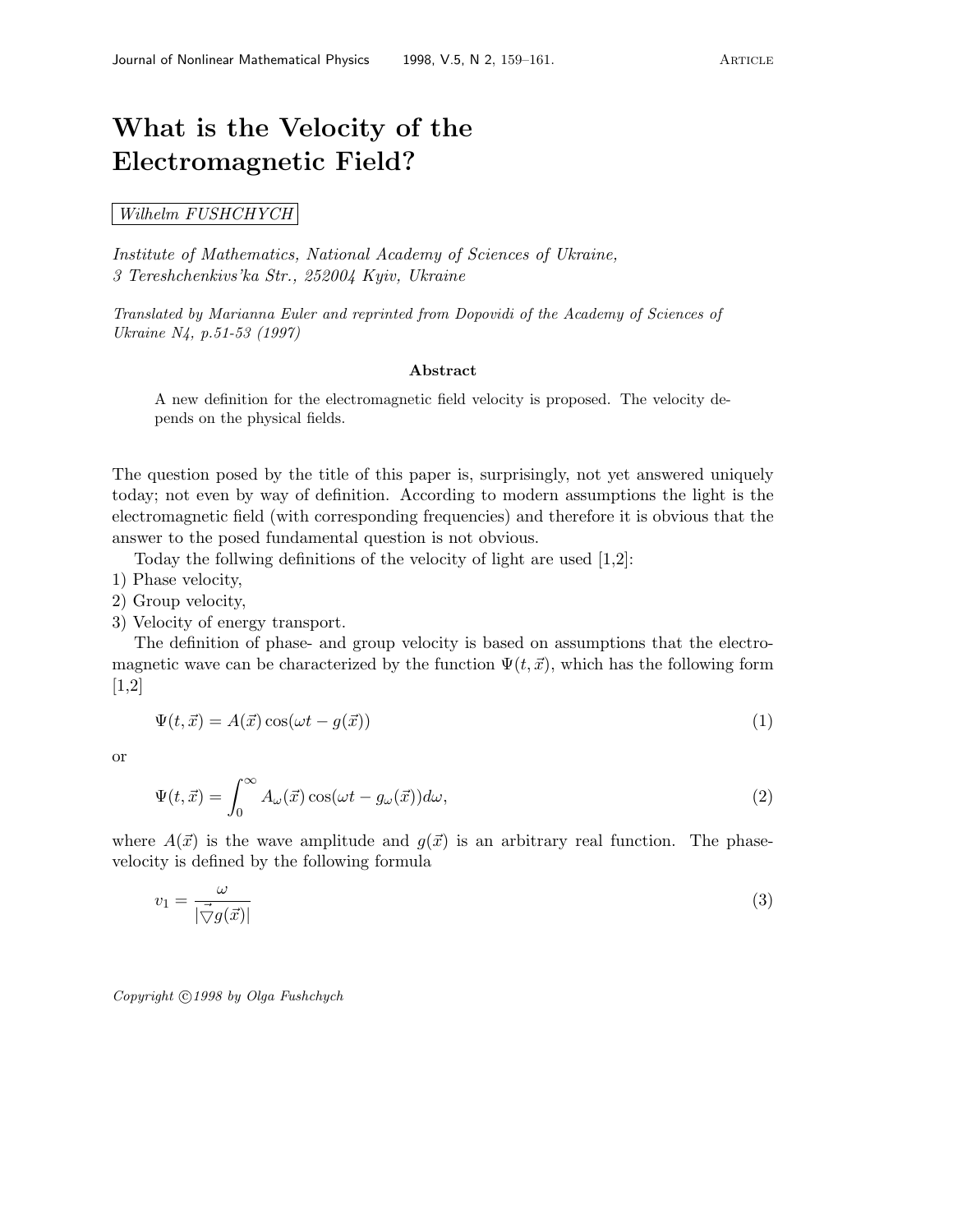By the above formulas it is clear that the definition of the phase- and group-velocity is based on the assumption that the electromagnetic wave has the structure  $(1)$  (or  $(2)$ ) and its velocity does not depend on the amplitude A. Moreover, the equation which is to be satisfied by  $\Psi$ , has never been clearly stated. This is, in fact, a very important point since Ψ can satisfy the standard linear wave equation (d'Alembert equation) or, for example a nonlinear wave equation [3]. These two cases are essentially different and lead to principly different results. One should mention that the phase- and group-velocities cannot directly be defined in terms of the electromagnetic fields  $\vec{E}$  and  $\vec{H}$ .

The velocity of electromagnetic energy transport is defined by the formula

$$
\vec{v}_2 = \frac{\vec{S}}{W}, \qquad \vec{S} = c(\vec{E} \times \vec{H}), \qquad W = \vec{E}^2 + \vec{H}^2,
$$
\n(4)

where  $\vec{S}$  is the Poyting-Heaviside vector.

Formula  $(4)$  has the following disadvantage: Both  $E$  and  $H$  are invariant under the Lorentz transformation, whereas  $v_2$  does not have this property.

The aim of the present paper is to give some new definitions of the electromagnetic field velocity.

If the electromagnetic field is some enery flow, then we define the velocity of such flow, in analogy with hydrodynamics [4], by the following equation

$$
\frac{\partial \vec{v}}{\partial t} + v_l \frac{\partial \vec{v}}{\partial x_l} = a_1(\vec{D}, \vec{B}^2, \vec{E}^2, \vec{H}^2, \vec{D} \cdot \vec{E}, \ldots) \vec{D} + a_2(\vec{D}, \vec{B}^2, \vec{E}^2, \vec{H}^2, \vec{D} \cdot \vec{E}, \ldots) \vec{B} \n+ a_3(\vec{D}, \vec{B}^2, \vec{E}^2, \vec{H}^2, \vec{D} \cdot \vec{E}, \ldots) \vec{E} + a_4(\vec{D}, \vec{B}^2, \vec{E}^2, \vec{H}^2, \vec{D} \cdot \vec{E}, \ldots) \vec{H} \n+ a_5(\vec{D}, \vec{B}^2, \vec{E}^2, \vec{H}^2, \vec{D} \cdot \vec{E}, \ldots) \left( c(\vec{\nabla} \times \vec{H}) - \vec{D} - 4\pi \vec{J} \right) \n+ a_6(\vec{D}, \vec{B}^2, \vec{E}^2, \vec{H}^2, \vec{D} \cdot \vec{E}, \ldots) \left( c(\vec{\nabla} \times \vec{H}) + \vec{B} \right).
$$
\n(5)

The structure and explicit form of the coefficients  $a_1, \ldots, a_6$  is defined by the demand that equation  $(5)$  should be invariant with respect to the Poincaré group if the fields are transformed according to the Lorentz transformation [5].

The main advantage of  $(5)$ , in comparison with  $(1)$ ,  $(2)$ , lies in the following:

- 1. The velocity of the electromagnetic field is directly defined by the observables  $\vec{D}, \vec{B}, \vec{E},$  $\vec{H}, \vec{J}$ , and their first derivatives.
- 2. For particular coefficients, eq. $(5)$  is invariant under the Poincaré group.
- 3. In the case where  $a_1 = a_2 = a_3 = a_4 = 0$  and the fields  $\vec{D}, \vec{B}, \vec{E}, \vec{H}$  satisfy Maxwell's equation

$$
c(\vec{\nabla} \times \vec{H}) - \vec{D} - 4\pi \vec{J} = 0, \quad c(\vec{\nabla} \times \vec{E}) + \vec{B} = 0,
$$
\n(6)

then the velocity of the electromagnetic field is of constant value, with

$$
\frac{\partial \vec{v}}{\partial t} + v_l \frac{\partial \vec{v}}{\partial x_l} = 0. \tag{7}
$$